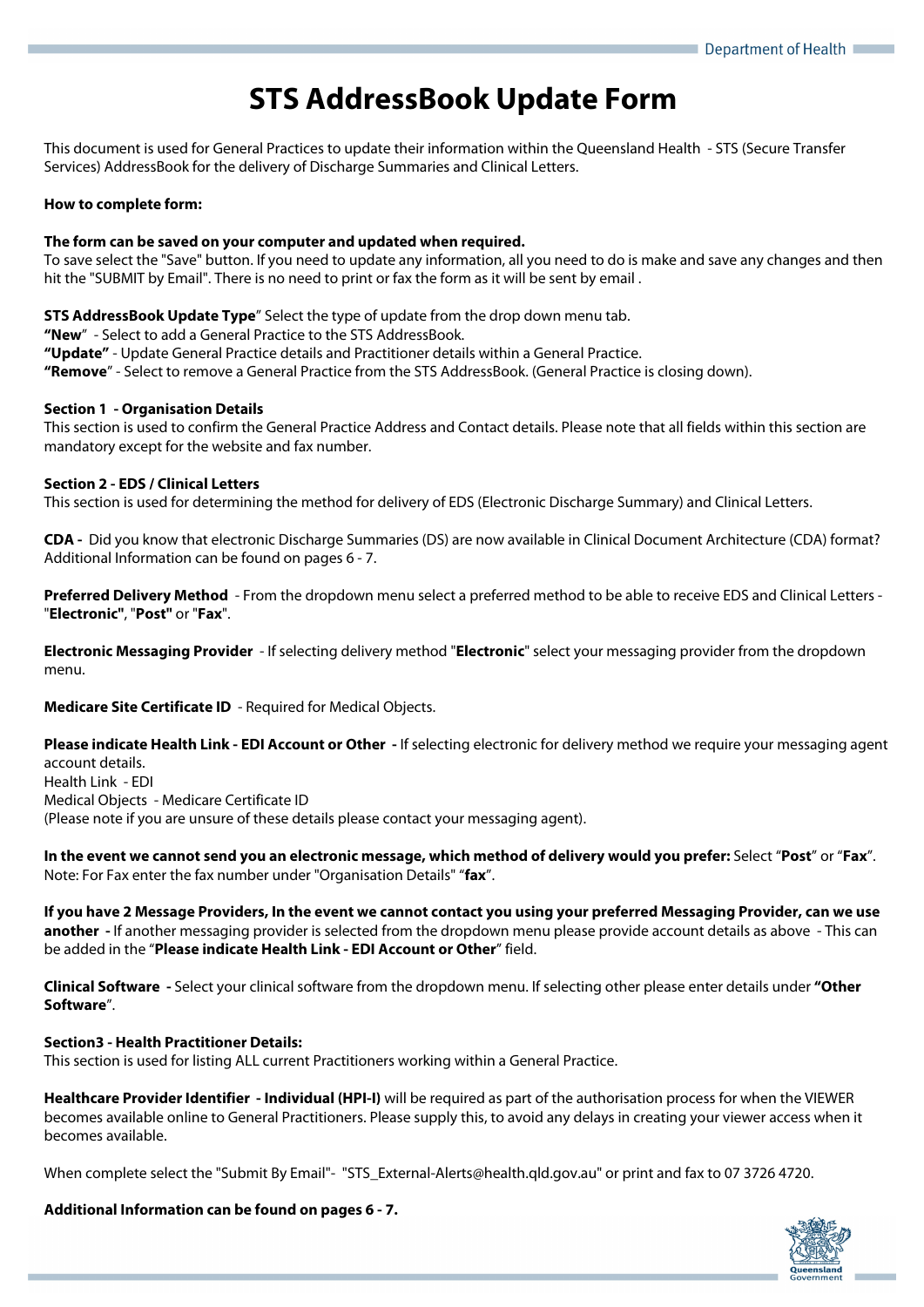| Department of Health |  |
|----------------------|--|
|----------------------|--|

|  |  | Form Version: 9.2 |  |
|--|--|-------------------|--|
|--|--|-------------------|--|

**STS Addressbook Update Type:**

 $\overline{\mathbf{r}}$ 

 $*$  = mandatory fields

**Contract Contract** 

#### **Section 1** - Organisation Details

| Organisation name*                                                                                                                                                                              |               |     |               |           |                      |
|-------------------------------------------------------------------------------------------------------------------------------------------------------------------------------------------------|---------------|-----|---------------|-----------|----------------------|
| Organisation address*                                                                                                                                                                           |               |     |               | Postcode* |                      |
| <b>Postal address</b><br>(If different to organisation)                                                                                                                                         |               |     |               | Postcode  |                      |
| Health Services Offered e.g. General<br>Practice; Specialist; Aged Care; Community Health;<br>as well a description of the OrganisationSpecialty e.<br>g. Rheumatology; Neurology; Oncology etc |               |     |               |           |                      |
| Phone*                                                                                                                                                                                          | eg 07xxxxxxxx | Fax | eg 07xxxxxxxx |           |                      |
| Contact name*                                                                                                                                                                                   |               |     |               | Position* | $\blacktriangledown$ |
| Website                                                                                                                                                                                         |               |     |               |           |                      |
| Contact email*                                                                                                                                                                                  |               |     |               |           |                      |
| <b>Section 2 - EDS / Clinical Letters</b>                                                                                                                                                       |               |     |               |           |                      |

| Organisation Electronic Information Preferred Delivery Method |                                                                                                      |                              |                                                      |      | Medicare Site Certificate ID<br>(Medical Objects) (10 Numbers) |     |    |                                                                                                                                     |
|---------------------------------------------------------------|------------------------------------------------------------------------------------------------------|------------------------------|------------------------------------------------------|------|----------------------------------------------------------------|-----|----|-------------------------------------------------------------------------------------------------------------------------------------|
| Electronic Messaging Provider                                 |                                                                                                      |                              | Please indicate<br>Healthlink - EDI Account or Other |      |                                                                |     |    |                                                                                                                                     |
| Other relevant<br>information                                 | In the event we cannot send you an electronic message, which<br>method of delivery would you prefer? |                              |                                                      | Post | Fax                                                            |     |    | If you have 2 Message Providers, In the event we cannot contact<br>you using your preferred Messaging Provider, can we use another? |
| Clinical software                                             |                                                                                                      | Clinical Software<br>Version |                                                      |      |                                                                |     |    |                                                                                                                                     |
| Other software                                                |                                                                                                      |                              |                                                      |      | CDA Ready                                                      | Yes | No |                                                                                                                                     |
| HPI-O Number (16 Numbers)                                     |                                                                                                      |                              |                                                      |      |                                                                |     |    |                                                                                                                                     |

# **Health Practitioner Details:**

Please List **ALL** Practitioners in this section - Practitioners not listed will be removed from your Practice within the STS AddressBook.

| Title<br>If your Title does not appear in the<br>drop down box below, please type in<br>your title | First<br>Name | Middle<br>Name<br>Name provided needs to be the same as your registered AHPRA number | Last<br>Name                              | Provider Number |
|----------------------------------------------------------------------------------------------------|---------------|--------------------------------------------------------------------------------------|-------------------------------------------|-----------------|
| $\vert \mathbf{v} \vert$                                                                           |               |                                                                                      |                                           |                 |
| <b>HPI-I Number</b><br>(16 Numbers)                                                                |               |                                                                                      | <b>AHPRA</b><br>Number<br>(13 Characters) |                 |
| $\vert$                                                                                            |               |                                                                                      |                                           |                 |
| <b>HPI-I Number</b><br>(16 Numbers)                                                                |               |                                                                                      | AHPRA<br>Number<br>(13 Characters)        |                 |
| $\blacktriangleleft$                                                                               |               |                                                                                      |                                           |                 |
| <b>HPI-I Number</b><br>(16 Numbers)                                                                |               |                                                                                      | AHPRA<br>Number<br>(13 Characters)        |                 |

| <b>SUBMIT by Email</b> |  | <b>SAVE Form</b> |  | <b>PRINT Form</b> |
|------------------------|--|------------------|--|-------------------|
|------------------------|--|------------------|--|-------------------|

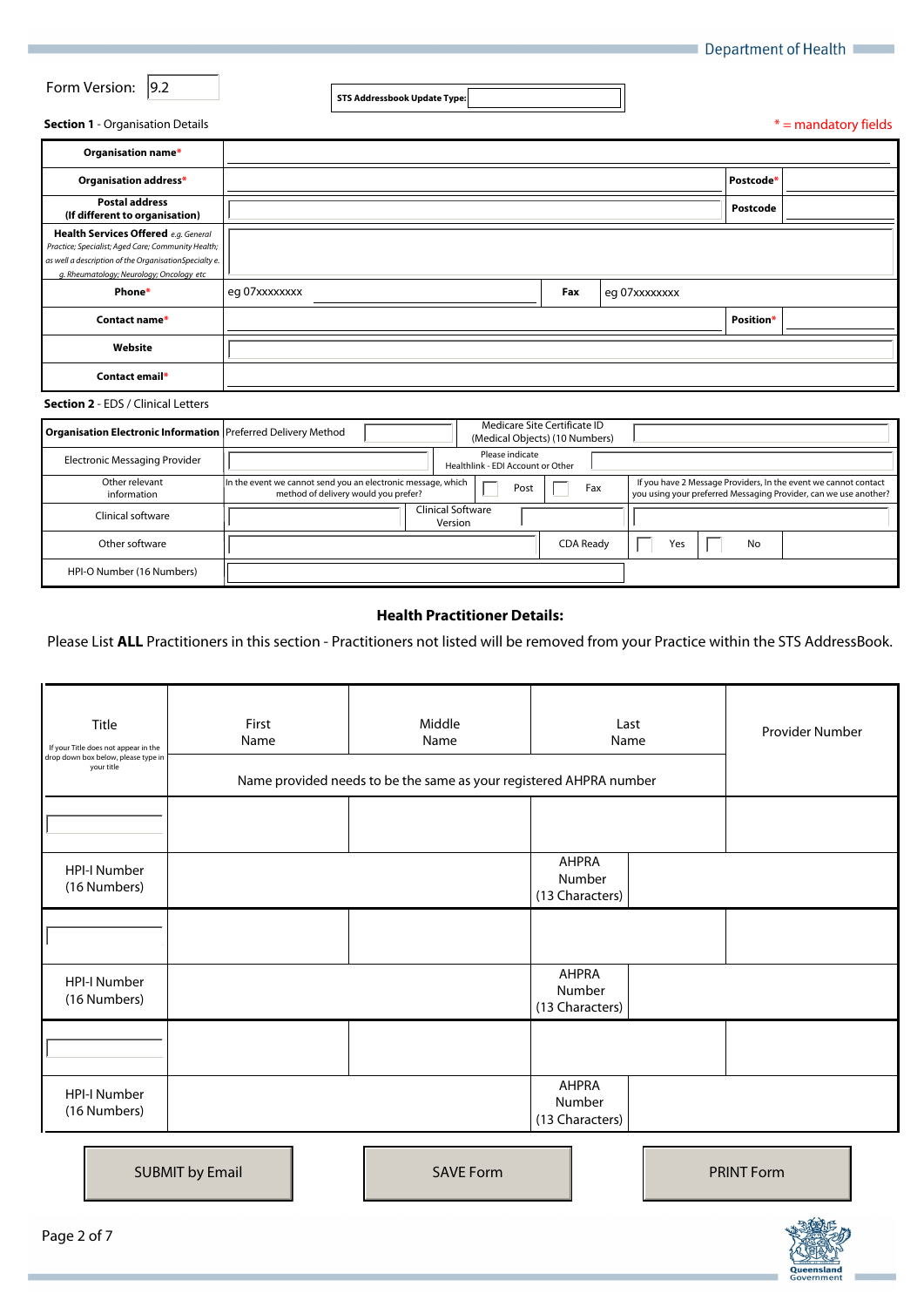| Title<br>If your Title does not appear in the<br>drop down box below, please type in<br>your title | First<br>Name | Middle<br>Name | Last<br>Name                              | Provider number |
|----------------------------------------------------------------------------------------------------|---------------|----------------|-------------------------------------------|-----------------|
| $\vert \blacktriangledown \vert$                                                                   |               |                |                                           |                 |
| <b>HPI-I Number</b><br>(16 Numbers)                                                                |               |                | AHPRA<br>Number<br>(13 Characters)        |                 |
| $\Box$                                                                                             |               |                |                                           |                 |
| <b>HPI-I Number</b><br>(16 Numbers)                                                                |               |                | <b>AHPRA</b><br>Number<br>(13 Characters) |                 |
| $\boxed{\blacksquare}$                                                                             |               |                |                                           |                 |
| <b>HPI-I Number</b><br>(16 Numbers)                                                                |               |                | <b>AHPRA</b><br>Number<br>(13 Characters) |                 |
| $\boxed{\blacksquare}$                                                                             |               |                |                                           |                 |
| <b>HPI-I Number</b><br>(16 Numbers)                                                                |               |                | <b>AHPRA</b><br>Number<br>(13 Characters) |                 |
| $\boxed{\blacksquare}$                                                                             |               |                |                                           |                 |
| HPI-I Number<br>(16 Numbers)                                                                       |               |                | <b>AHPRA</b><br>Number<br>(13 Characters) |                 |
| $\boxed{\mathbf{r}}$                                                                               |               |                |                                           |                 |
| <b>HPI-I Number</b><br>(16 Numbers)                                                                |               |                | <b>AHPRA</b><br>Number<br>(13 Characters) |                 |
| $\overline{\mathbf{z}}$                                                                            |               |                |                                           |                 |
| HPI-I Number<br>(16 Numbers)                                                                       |               |                | AHPRA<br>Number<br>(13 Characters)        |                 |

# *All Users*

Once you have completed filling out this form please click on the **SUBMIT** button (in the above page) to send this electronically to Queensland Health. If you are having difficulties sending this via the SUBMIT button, please click on the **PRINT** button and fax or mail your form to the correct area below:

SUBMIT by Email SAVE Form PRINT Form

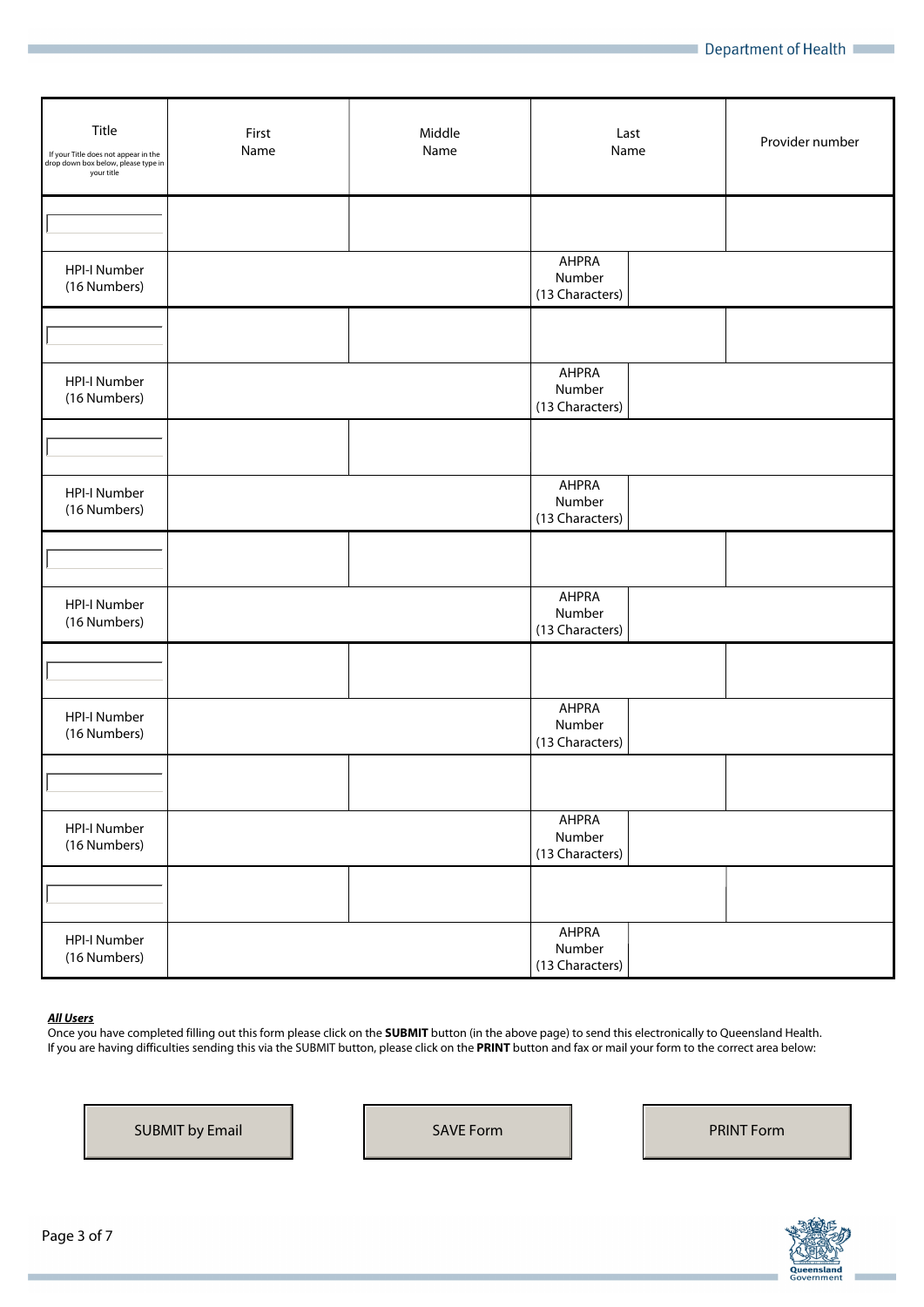| Title<br>If your Title does not appear in<br>the drop down box below,<br>please type in your title | First<br>Name | Middle<br>Name | Last<br>Name                              | Provider Number |
|----------------------------------------------------------------------------------------------------|---------------|----------------|-------------------------------------------|-----------------|
| $\vert \blacktriangledown \vert$                                                                   |               |                |                                           |                 |
| <b>HPI-I Number</b><br>(16 Numbers)                                                                |               |                | <b>AHPRA</b><br>Number<br>(13 Characters) |                 |
| $\boxed{\mathbf{r}}$                                                                               |               |                |                                           |                 |
| <b>HPI-I Number</b><br>(16 Numbers)                                                                |               |                | <b>AHPRA</b><br>Number<br>(13 Characters) |                 |
| $\boxed{\blacksquare}$                                                                             |               |                |                                           |                 |
| <b>HPI-I Number</b><br>(16 Numbers)                                                                |               |                | <b>AHPRA</b><br>Number<br>(13 Characters) |                 |
| $\boxed{\blacksquare}$                                                                             |               |                |                                           |                 |
| HPI-I Number<br>(16 Numbers)                                                                       |               |                | <b>AHPRA</b><br>Number<br>(13 Characters) |                 |
| $\boxed{\mathbf{r}}$                                                                               |               |                |                                           |                 |
| HPI-I Number<br>(16 Numbers)                                                                       |               |                | <b>AHPRA</b><br>Number<br>(13 Characters) |                 |
| $\boxed{\mathbf{v}}$                                                                               |               |                |                                           |                 |
| HPI-I Number<br>(16 Numbers)                                                                       |               |                | <b>AHPRA</b><br>Number<br>(13 Characters) |                 |
| $\overline{\mathbf{z}}$                                                                            |               |                |                                           |                 |
| HPI-I Number<br>(16 Numbers)                                                                       |               |                | AHPRA<br>Number<br>(13 Characters)        |                 |

*All Users* 

Once you have completed filling out this form please click on the **SUBMIT** button (in the above page) to send this electronically to Queensland Health. If you are having difficulties sending this via the SUBMIT button, please click on the **PRINT** button and fax or mail your form to the correct area below:

SUBMIT by Email SAVE Form PRINT Form

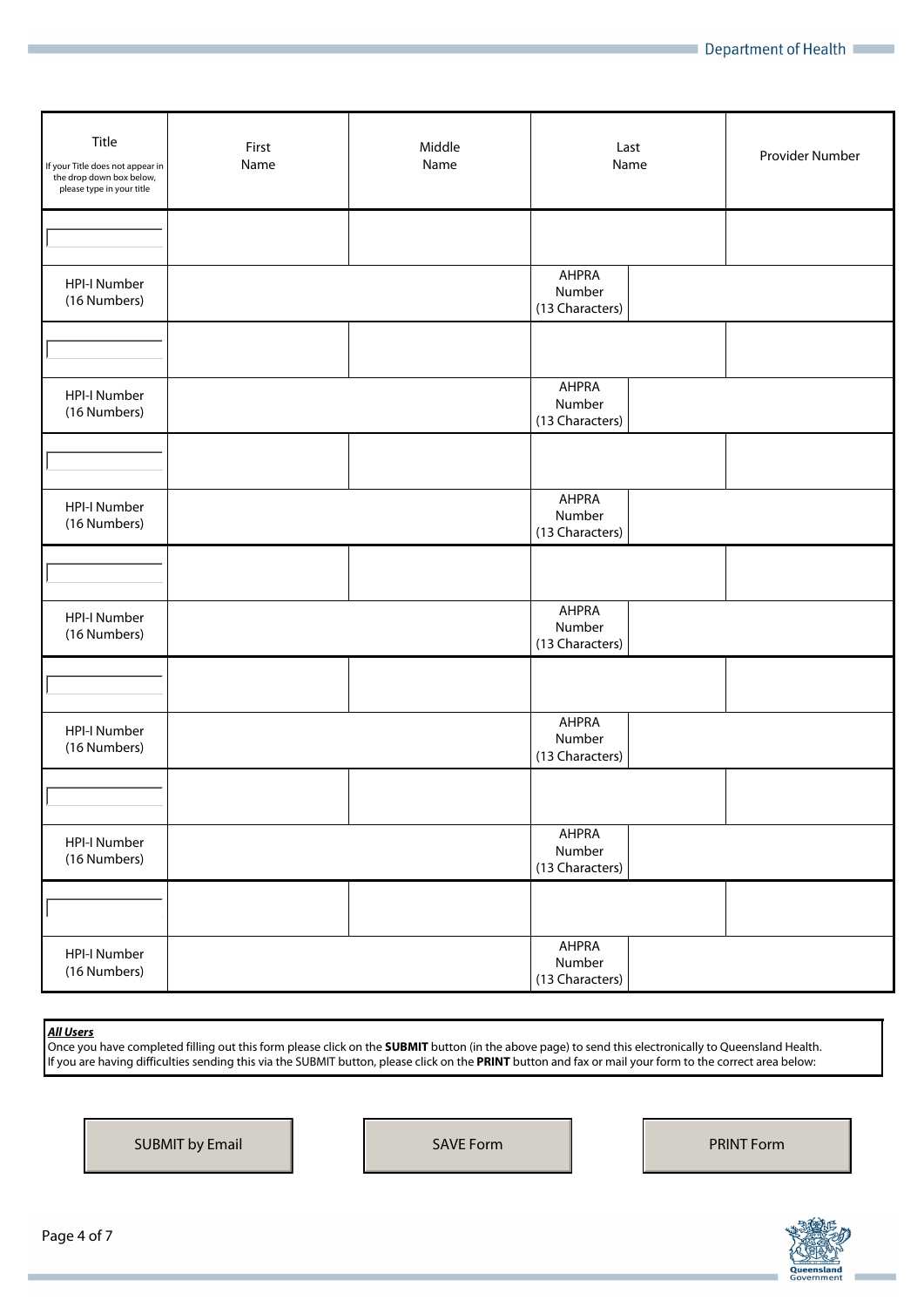| Title<br>If your Title does not appear in<br>the drop down box below,<br>please type in your title | First<br>Name | Middle<br>Name | Last<br>Name                              | Provider Number |
|----------------------------------------------------------------------------------------------------|---------------|----------------|-------------------------------------------|-----------------|
| $\blacktriangleright$                                                                              |               |                |                                           |                 |
| <b>HPI-I Number</b><br>(16 Numbers)                                                                |               |                | <b>AHPRA</b><br>Number<br>(13 Characters) |                 |
| $\boxed{\blacksquare}$                                                                             |               |                |                                           |                 |
| <b>HPI-I Number</b><br>(16 Numbers)                                                                |               |                | <b>AHPRA</b><br>Number<br>(13 Characters) |                 |
| $\boxed{\mathbf{r}}$                                                                               |               |                |                                           |                 |
| <b>HPI-I Number</b><br>(16 Numbers)                                                                |               |                | <b>AHPRA</b><br>Number<br>(13 Characters) |                 |
| $\boxed{\mathbf{r}}$                                                                               |               |                |                                           |                 |
| <b>HPI-I Number</b><br>(16 Numbers)                                                                |               |                | <b>AHPRA</b><br>Number<br>(13 Characters) |                 |
| $\boxed{\mathbf{r}}$                                                                               |               |                |                                           |                 |
| HPI-I Number<br>(16 Numbers)                                                                       |               |                | <b>AHPRA</b><br>Number<br>(13 Characters) |                 |
| $\boxed{\mathbf{r}}$                                                                               |               |                |                                           |                 |
| HPI-I Number<br>(16 Numbers)                                                                       |               |                | <b>AHPRA</b><br>Number<br>(13 Characters) |                 |
| $\overline{\mathbf{z}}$                                                                            |               |                |                                           |                 |
| HPI-I Number<br>(16 Numbers)                                                                       |               |                | AHPRA<br>Number<br>(13 Characters)        |                 |

*All Users* 

Once you have completed filling out this form please click on the **SUBMIT** button (in the above page) to send this electronically to Queensland Health. If you are having difficulties sending this via the SUBMIT button, please click on the **PRINT** button and fax or mail your form to the correct area below:

SUBMIT by Email SAVE Form PRINT Form

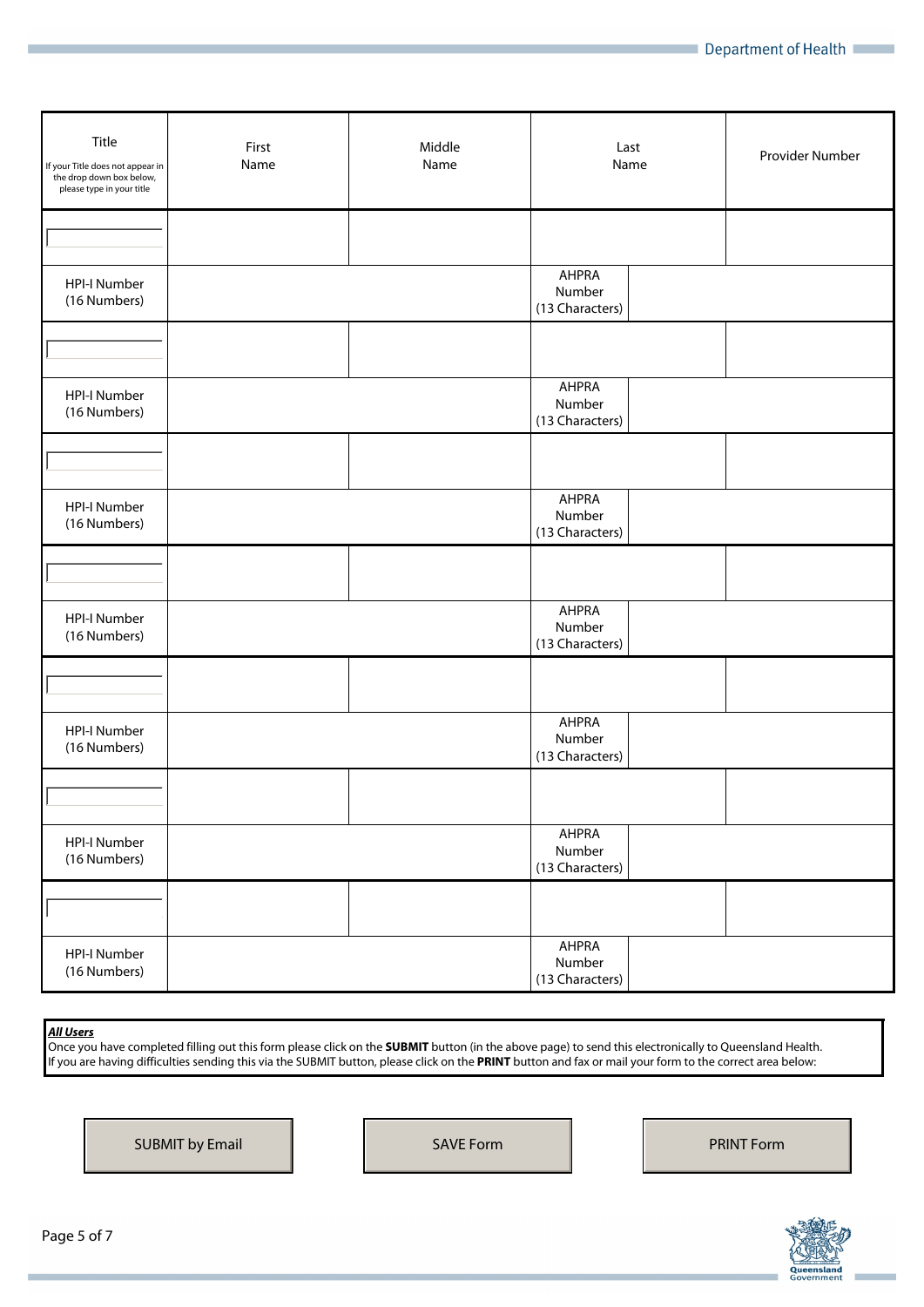#### **General Information**

Please complete ALL relevant sections of the registration form. Following is a Reference Guide to assist with completing this application form.

If you have any further questions, please email **STS\_External-Alerts@health.qld.gov.au** 

## **What is a Medicare Site Certificate ID**?

This is the 10 digit certificate number (also known as a site certificate registration number or PKI certificate ID) of your Digital Location/Site certificate that you must request from Medicare Australia.

If your practice has a Site/Location certificate you can look it up on http://www.certificates-australia.com.au/general/ cert\_search\_health.shtml

If your practice does not have a Medicare site certificate then contact Medicare Australia.

#### **Which Electronic Messaging Method can you choose from?**

This is how you receive electronic patient documents such as Pathology results. There are two (2) options:

| Health Link     | 1800 125 036     |
|-----------------|------------------|
| Medical Objects | $(07)$ 5456 6000 |

Queensland Health can operate with all of the messaging agents. The delivery method is up to the individual practice.

## **CDA (Clinical Document Architecture) Overview**

Existing message exchange formats HL7 impose restrictions on clinical documents and the information that can be presented.

Discharge summaries (DS) can now be presented in an easier to read and more structured format which now includes Pathology and Radiology results, this new format is called Clinical Document Architecture (CDA).

Queensland Health is successfully sending discharge summaries in the new CDA format to practices uses the following Practice Management Systems:

Medical Director V 3.16b or higher Genie V8.8.6 or higher ZedMed all versions Best Practice - LAVA edition or higher (Includes Indigo)

## **What is required**

Your practice will need to be using the necessary software versions, be enabled in Queensland Health system to receive discharge summaries electronically and be willing to allocate some time to assist with testing, verifying content and data validation.